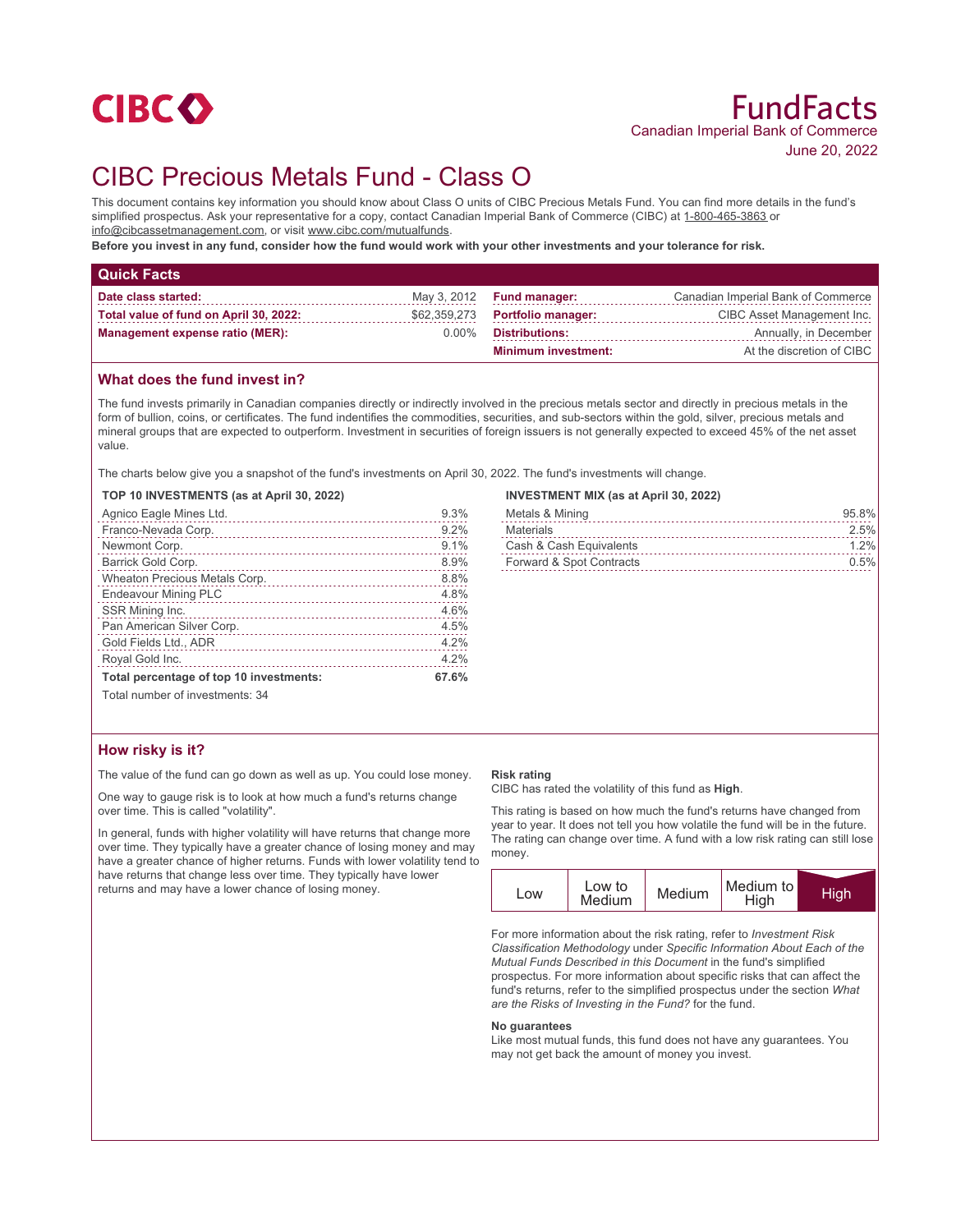# FundFacts

# **How has the fund performed?**

This section tells you how Class O units of the fund have performed over the past 9 years. Returns are after expenses have been deducted. These expenses reduce the fund's returns.

#### **YEAR-BY-YEAR RETURNS**

This chart shows how Class O units of the fund performed in each of the past 9 calendar years. Class O units dropped in value in 5 of the 9 years. The range of returns and change from year to year can help you assess how risky the fund has been in the past. It does not tell you how the fund will perform in the future.



#### **BEST AND WORST 3-MONTH RETURNS**

This table shows the best and worst returns for Class O units of the fund in a 3-month period over the past 9 calendar years. The best and worst 3-month returns could be higher or lower in the future. Consider how much of a loss you could afford to take in a short period of time.

|                    | <b>Return</b> | 3 months ending | If you invested \$1,000 at the beginning of the period |
|--------------------|---------------|-----------------|--------------------------------------------------------|
| <b>Best return</b> | $50.1\%$      | June 30, 2020   | Your investment would rise to \$1,501                  |
| Worst return       | -33.1%        | June 30, 2013   | Your investment would drop to \$669                    |

#### **AVERAGE RETURN**

The annual compounded return of Class O units of the fund since May 3, 2012 was 1.4%. If you had invested \$1,000 in the fund on May 3, 2012, your investment would be worth \$1,145 as at April 30, 2022.

| Who is this fund for?                                                                                                      | A word about tax                                                                                                                                                                                                                                                                                     |
|----------------------------------------------------------------------------------------------------------------------------|------------------------------------------------------------------------------------------------------------------------------------------------------------------------------------------------------------------------------------------------------------------------------------------------------|
| Investors who:<br>• are seeking specific exposure to the precious metals sector; and<br>• are investing for the long term. | In general, you will have to pay income tax on any money you make on a<br>fund. How much you pay depends on the tax laws where you live and<br>whether or not you hold the fund in a registered plan such as a<br>Registered Retirement Savings Plan (RRSP) or a Tax-Free Savings<br>Account (TFSA). |
|                                                                                                                            | Keep in mind that if you hold your fund in a non-registered plan, fund<br>distributions are included in your taxable income, whether you receive<br>them in cash or have them reinvested.                                                                                                            |

### **How much does it cost?**

The following tables show the fees and expenses you could pay to buy, own, and sell Class O units of the fund. The fees and expenses - including any commissions - can vary among classes of a fund and among funds. Higher commissions can influence representatives to recommend one investment over another. Ask about other funds and investments that may be suitable for you at a lower cost.

#### **1. SALES CHARGES**

There are no sales charges payable when you buy, switch, or sell Class O units of the fund.